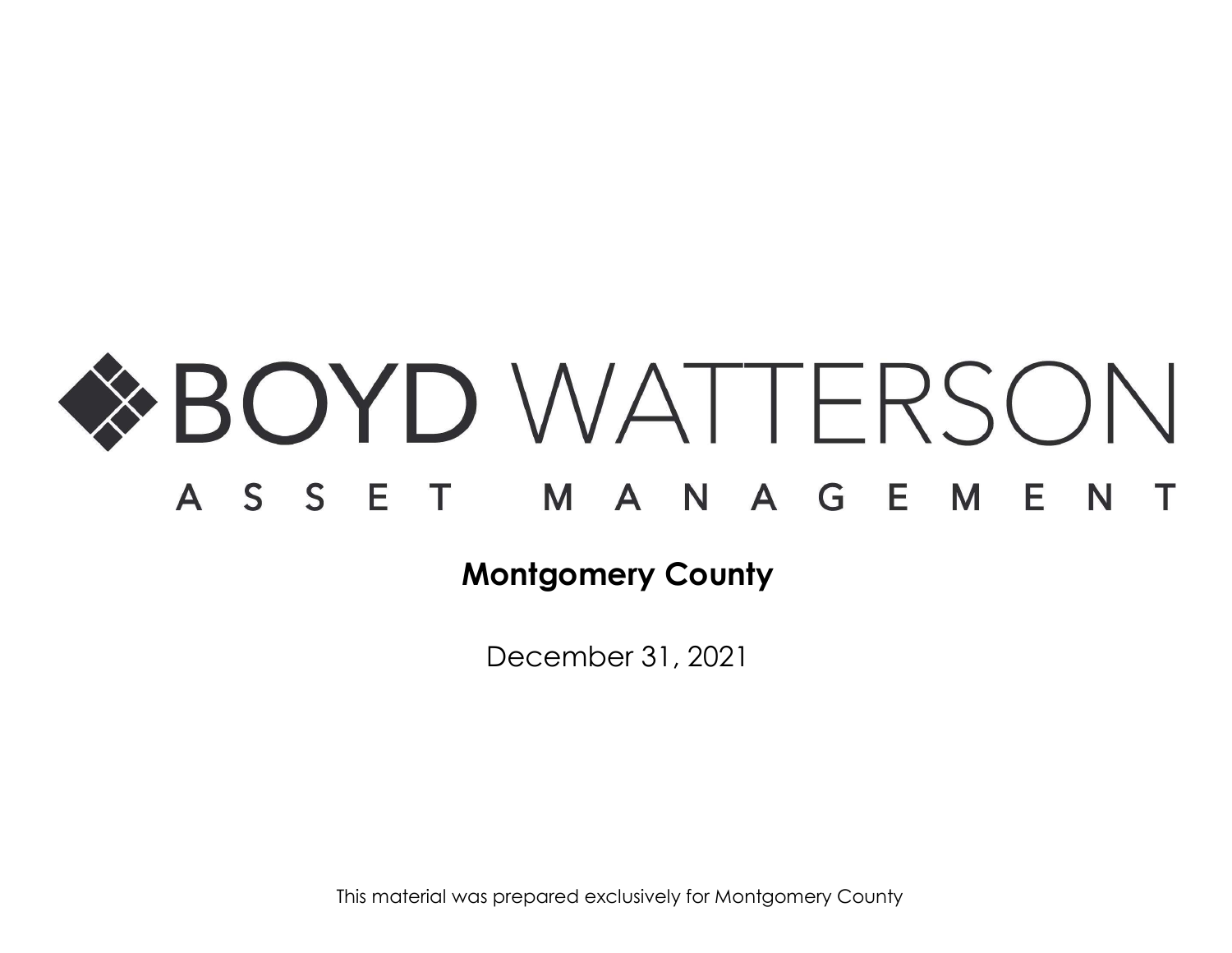# Our Macro View



Montgomery County

1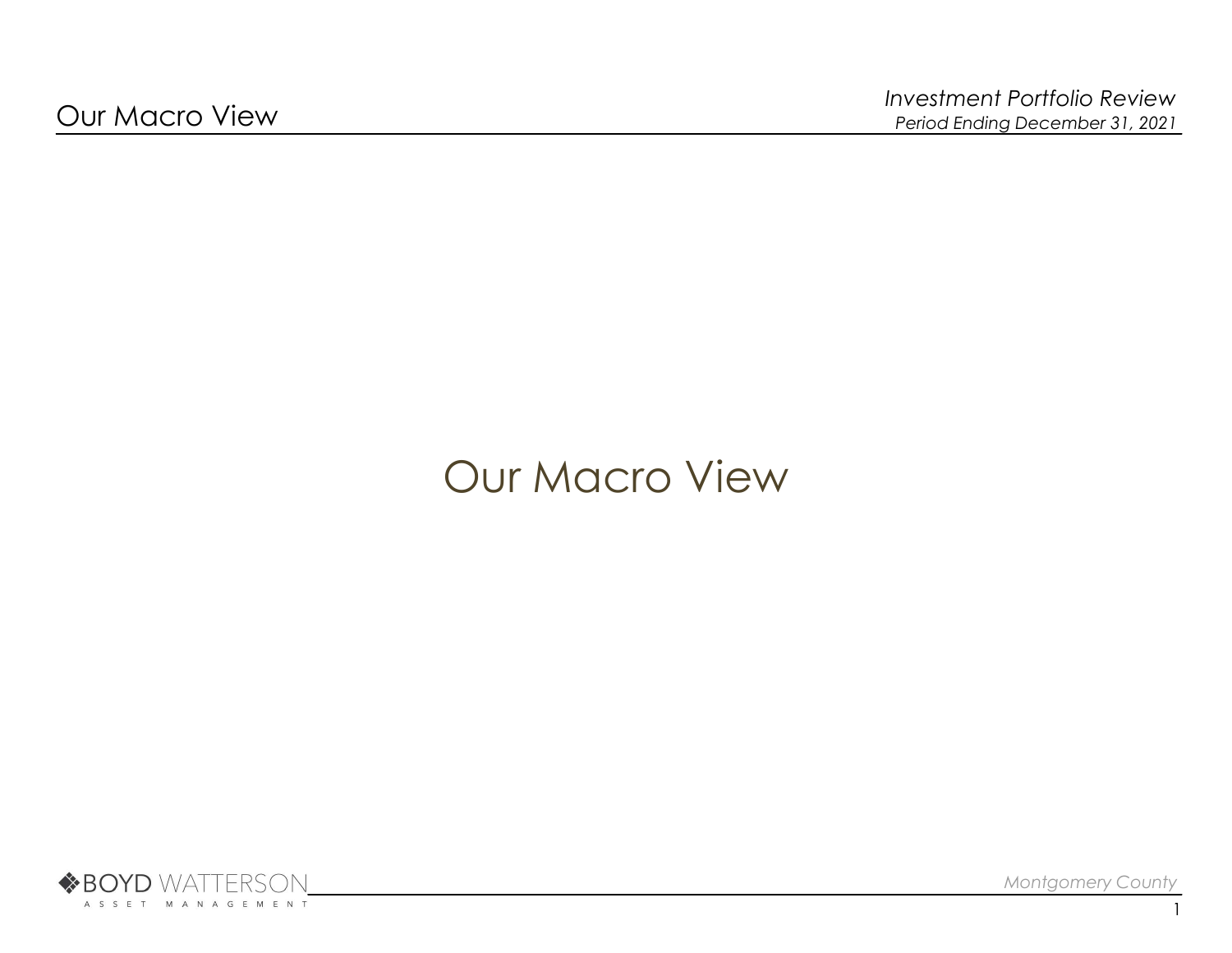



# Composite Index of 10 Leading Indicators

- Third quarter GDP increased at an annualized rate of 2.3%, a sharp decline from the 6.7% pace in the prior quarter. The increase in COVID infections from the Delta variant appeared largely to blame for the slowdown in growth.
- Increasing vaccination rates, accommodative monetary policy, strong consumer balance sheets, and an improving labor market should support economic growth as we continue to navigate the pandemic.
- The Bloomberg consensus estimate for annualized real GDP growth is 6.0% for the fourth quarter of 2021 and 3.9% for calendar year 2022.



Source: The Conference Board

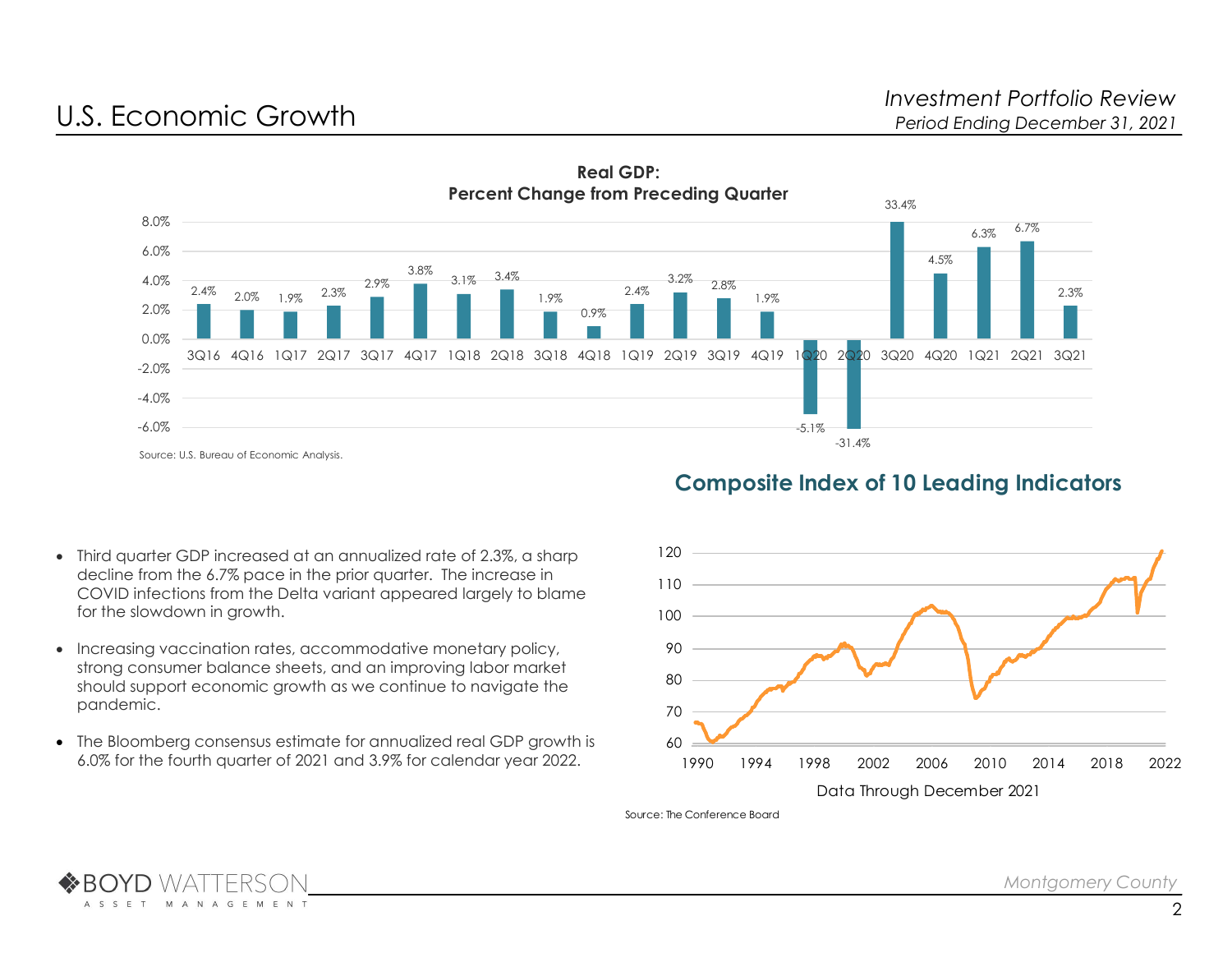

- The labor market improved further with the unemployment rate declining to 4.2% in November, inching closer to the pre-pandemic rate of 3.5%.
- Additionally, the 4-week moving average of initial jobless claims improved, averaging 261,000 for the fourth quarter and finishing the year below pre-pandemic levels.
- The civilian labor force participation rate increased to 61.9%, still well below the 63.3% reading prior to the pandemic. Rising wages and the elevated level of job openings will hopefully translate into more robust growth in payrolls in the coming months, resulting in further gains in participation.

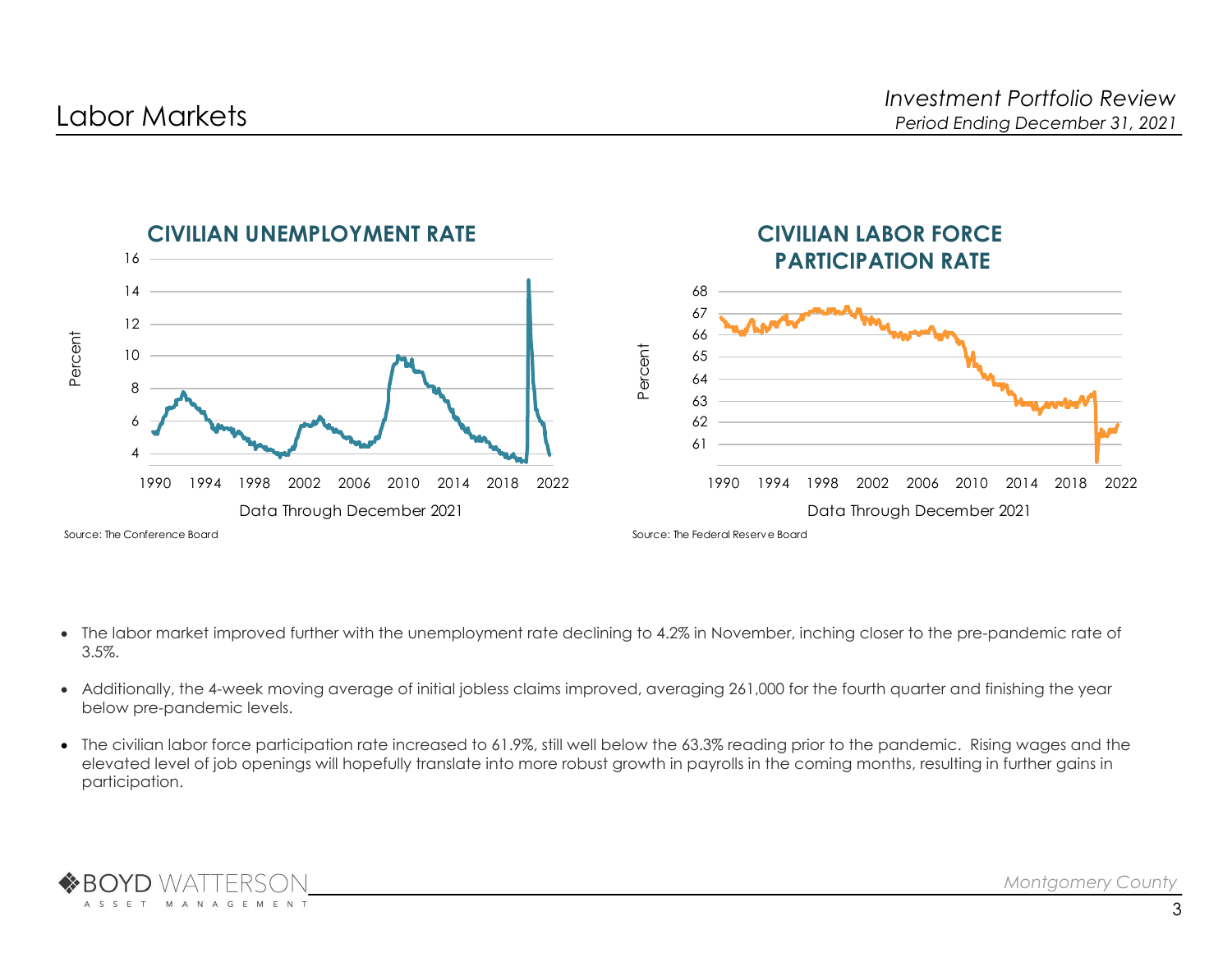Core PCE YOY increased further in the fourth quarter, reaching 4.7% in November. With inflation becoming more persistent, the FOMC began to reverse its accommodative policy stance during the quarter. The 10-year TIPS breakeven rate ended the year at 2.59%, while the 2 year TIPS breakeven rate was 3.22%. This inversion signals the market expects inflation to moderate, yet remain above the FOMC's 2% Investment Portfolio Review<br>
Period Ending December 31, 2021<br>
CORE PCE YOY<br>
2015 2017 2019 2021<br>
Data Through November 2021<br>
R TIPS BREAKEVEN RATE  $\frac{2011}{2011}$   $\frac{2013}{2013}$   $\frac{2015}{2015}$   $\frac{2017}{2017}$   $\frac{2019}{2021}$   $\frac{2021}{2021}$ 5  $4 \overline{\phantom{a}}$  $3 \overline{\phantom{a}}$  $2 \frac{1}{2}$ 1

## CORE PCE YOY

CHANGE IN UNIT LABOR COST Data Through 3rd Quarter 2021  $\frac{2007}{2007}$   $\frac{2007}{2007}$   $\frac{2011}{2013}$   $\frac{2015}{2015}$   $\frac{2017}{2017}$   $\frac{2019}{2019}$   $\frac{2021}{2006}$   $\frac{2008}{2006}$   $\frac{2010}{2010}$   $\frac{2012}{2010}$ 15 ————————————————————  $10$   $\longrightarrow$   $\longrightarrow$   $\longrightarrow$   $\longrightarrow$   $\longrightarrow$   $\longrightarrow$   $\longrightarrow$ 5 <del>\ / | /\ / | | | | | | | | | |</del> 0 -5 -10

## US 10-YEAR TIPS BREAKEVEN RATE



Source: Federal Reserve Bank of St. Louis

M  $\Lambda$ 

N A G E M E N T

A S S E T

average inflation target.

Source: Federal Reserve Bank of St. Louis

Source: FactSet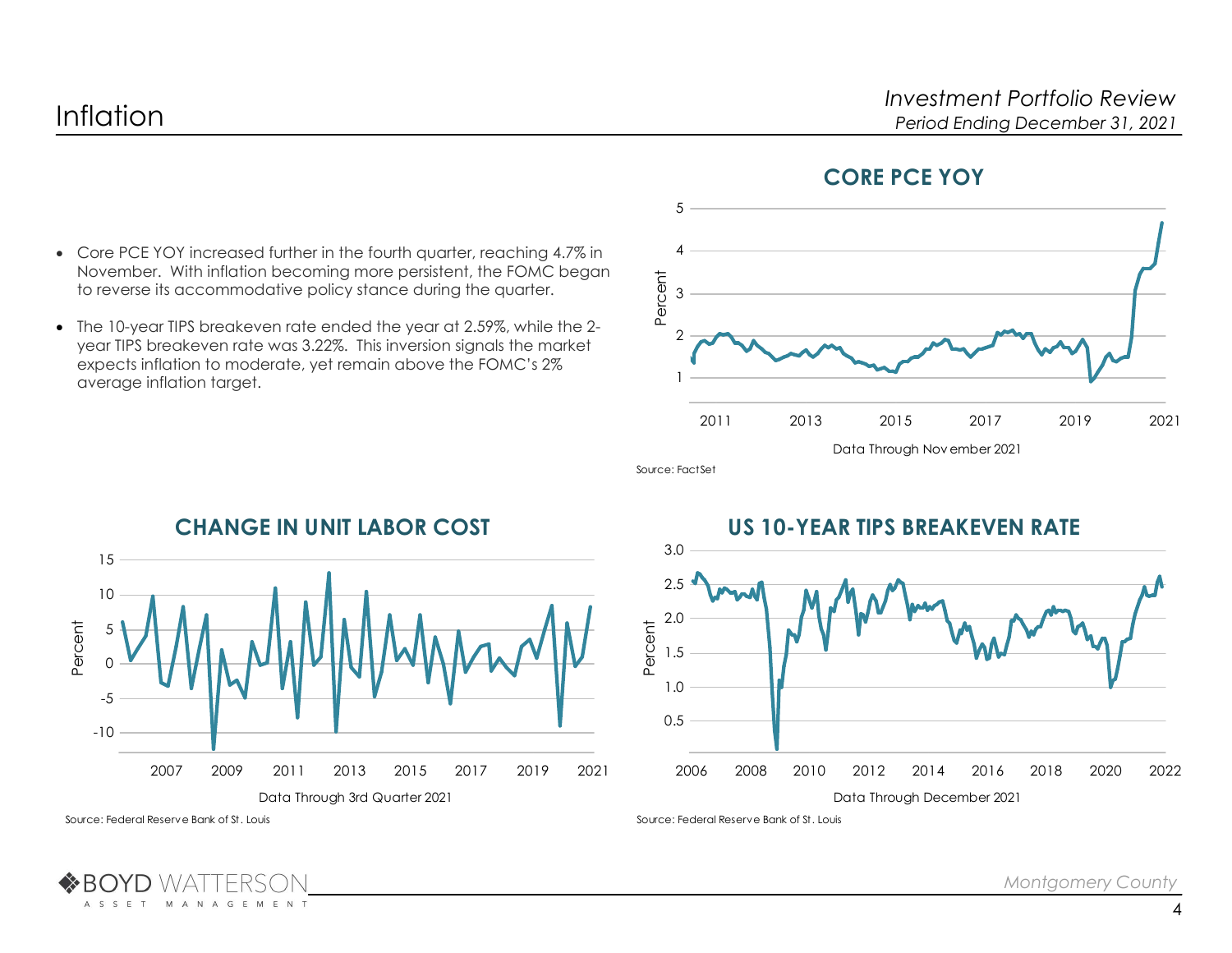

- Interest rate volatility remained elevated in the fourth quarter as both fiscal and monetary policy developments made for constant headlines. Most notably, the FOMC's policy pivot resulted in higher short-term interest rates and a significant flattening of the 2-year to 30-year yield curve, both for the fourth quarter and the full year.
- As several global central banks contemplated tightening monetary policy, the ensuing move higher in interest rates pushed the amount of negative yielding debt lower in the fourth quarter. Nevertheless, the amount of global debt offering negative yields remained above \$11.3 trillion at year-end.
- The FOMC began reducing their asset purchases in the fourth quarter with the expectation of them ending the program by the end of the first quarter in 2022. In the coming year, fixed income investors will likely need to navigate through the FOMC raising short-term interest rates several times, as well as the possibility they begin reducing the size of their balance sheet later this year.

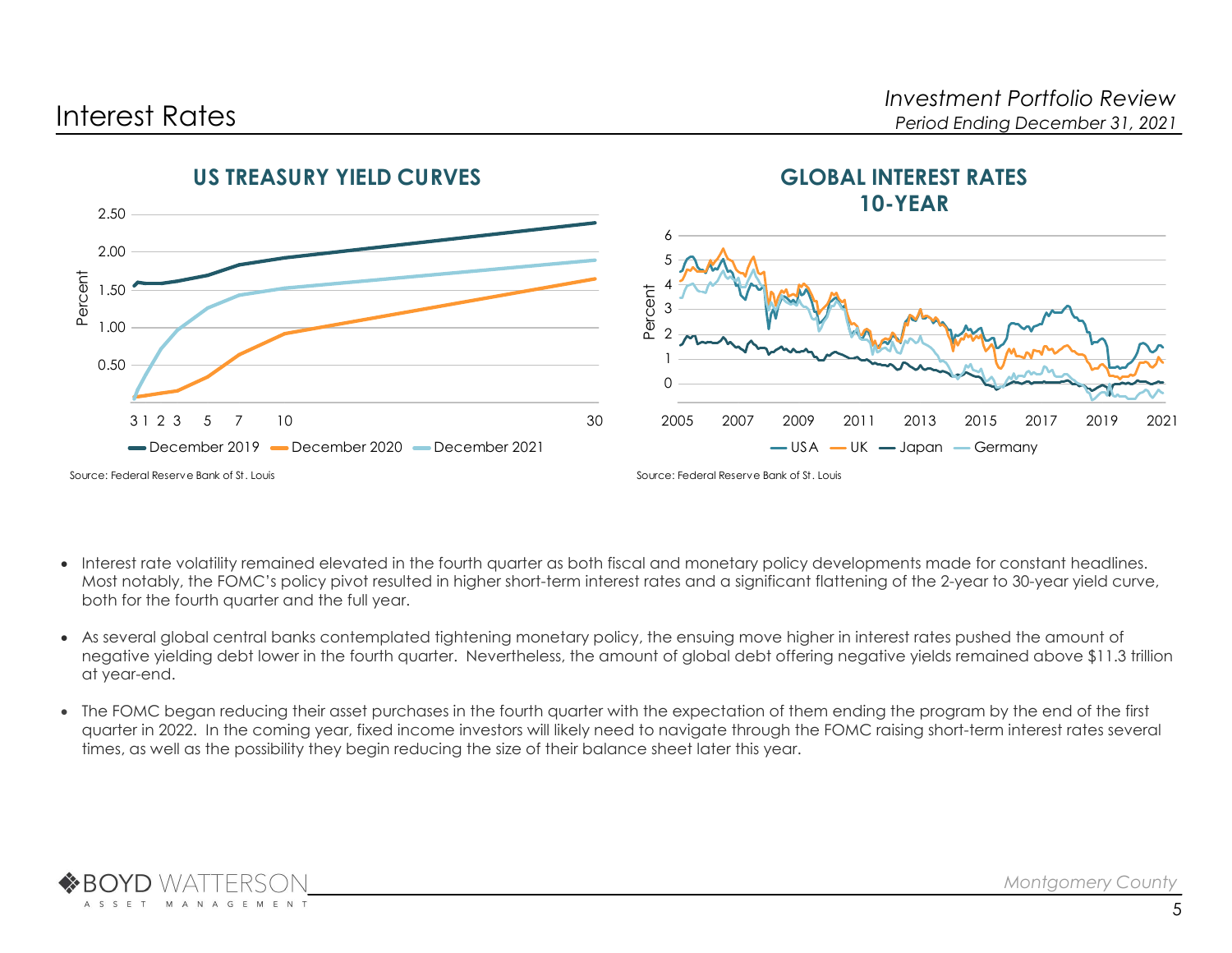|                                | $\bullet$ | We view any negative growth impact from the surge in COVID cases from the Omicron variant as likely<br>temporary given the recent strength in the labor market and elevated levels of activity in both the services<br>and manufacturing sectors.                                                                                                                               |
|--------------------------------|-----------|---------------------------------------------------------------------------------------------------------------------------------------------------------------------------------------------------------------------------------------------------------------------------------------------------------------------------------------------------------------------------------|
| Our Economic<br><b>Dutlook</b> | $\bullet$ | We believe the labor market is nearing full employment given the decline in the unemployment rate to<br>4.2%. Additionally, following the September expiration of the expanded unemployment benefits, nonfarm<br>payroll growth has averaged 378,000 per month through November, and the 4-week moving average of<br>initial unemployment claims was below pre-pandemic levels. |
|                                | $\bullet$ | Inflation, as measured by the headline and core Consumer Price Index, has reached levels not seen in<br>several decades. We expect these readings to likely begin moderating in the second half of 2022 due to<br>fading stimulus and the gradual normalization of supply chain disruptions.                                                                                    |
|                                | $\bullet$ | Policy makers in Washington successfully passed an infrastructure bill and raised the debt ceiling in the<br>fourth quarter. Additional fiscal stimulus may come from a modified version of the Build Back Better plan, yet<br>the economic impact remains unclear. The approaching mid-term elections could complicate this<br>legislation if it drags on too long.            |
|                                | $\bullet$ | The FOMC's policy pivot in December shows an earlier end to the asset purchase program and a more<br>rapid pace of potential interest rate increases in 2022. Chair Powell has made it clear the Fed will adjust<br>monetary policy to avoid higher inflation expectations from becoming entrenched in the economic<br>outlook.                                                 |
|                                | $\bullet$ | We expect volatility to remain elevated in the fixed income markets as the Federal Reserve attempts to                                                                                                                                                                                                                                                                          |
|                                |           | carefully adjust policy around inflation, growth, and COVID concerns.                                                                                                                                                                                                                                                                                                           |
| <b>Fixed Income</b>            | $\bullet$ | Our portfolios continue to reflect a short duration bias relative to the index and a modest bulleted<br>maturity structure.                                                                                                                                                                                                                                                     |
|                                | $\bullet$ | We remain constructive on corporate credit as strong fundamentals and low default rates support our<br>view on the sector.                                                                                                                                                                                                                                                      |
|                                | $\bullet$ | Within the securitized sector, we continue to believe asset-backed securities offer an attractive<br>alternative to more richly priced alternatives at the front end of the yield curve.                                                                                                                                                                                        |
|                                | $\bullet$ | Concerns over richer valuations within many areas of the bond market give us a reason to be cautious<br>with security selection.                                                                                                                                                                                                                                                |

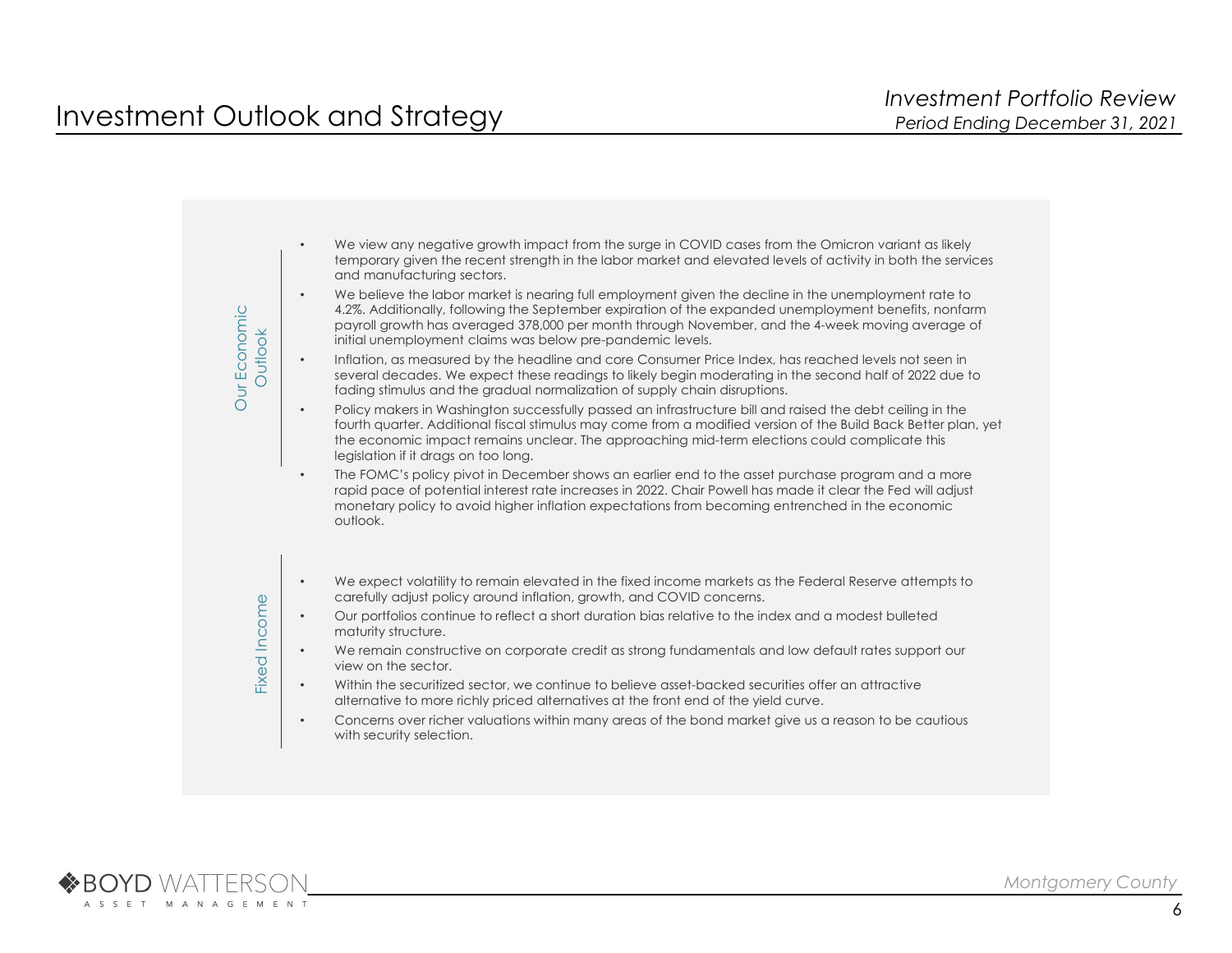

# US TREASURY YIELD CHANGE



Source: BofA Merrill Lynch Indices

- Short-term Treasury yields rose sharply on the FOMC's pivot indicating a faster end to asset purchases and potentially three rate hikes in 2022.
- Ten-year yields were stable, while 30-year yields declined on indications of continued strong foreign and pension fund demand.
- As a result, the 2s-10s yield curve flattened 43 basis points during the quarter to finish the year virtually unchanged at 78 basis points.
- The 2s-30s yield curve flattened by 60 basis points over the quarter to close the year at a spread of 117 basis points.

- Modest spread widening in the fourth quarter resulted in negative excess returns relative to Treasuries for all primary investment grade (IG) sectors.
- The IG Corporate index widened 9 basis in the fourth quarter yet was modestly tighter for the year. On an excess return basis, lower quality outperformed for the quarter and the year, while on a maturity basis, long bonds only outperformed for the year.
- Conversely, high yield spreads tightened for the quarter and the year, resulting in positive total and excess returns for both periods. Performance was driven by the CCC rated cohort, which was 125 basis points tighter for 2021.
- Securitized sectors experienced similar trends as IG corporate bonds, yet only agency MBS posted negative total and excess returns for 2021. Higher interest rates extending mortgage durations and the Fed reducing purchases likely drove their underperformance.

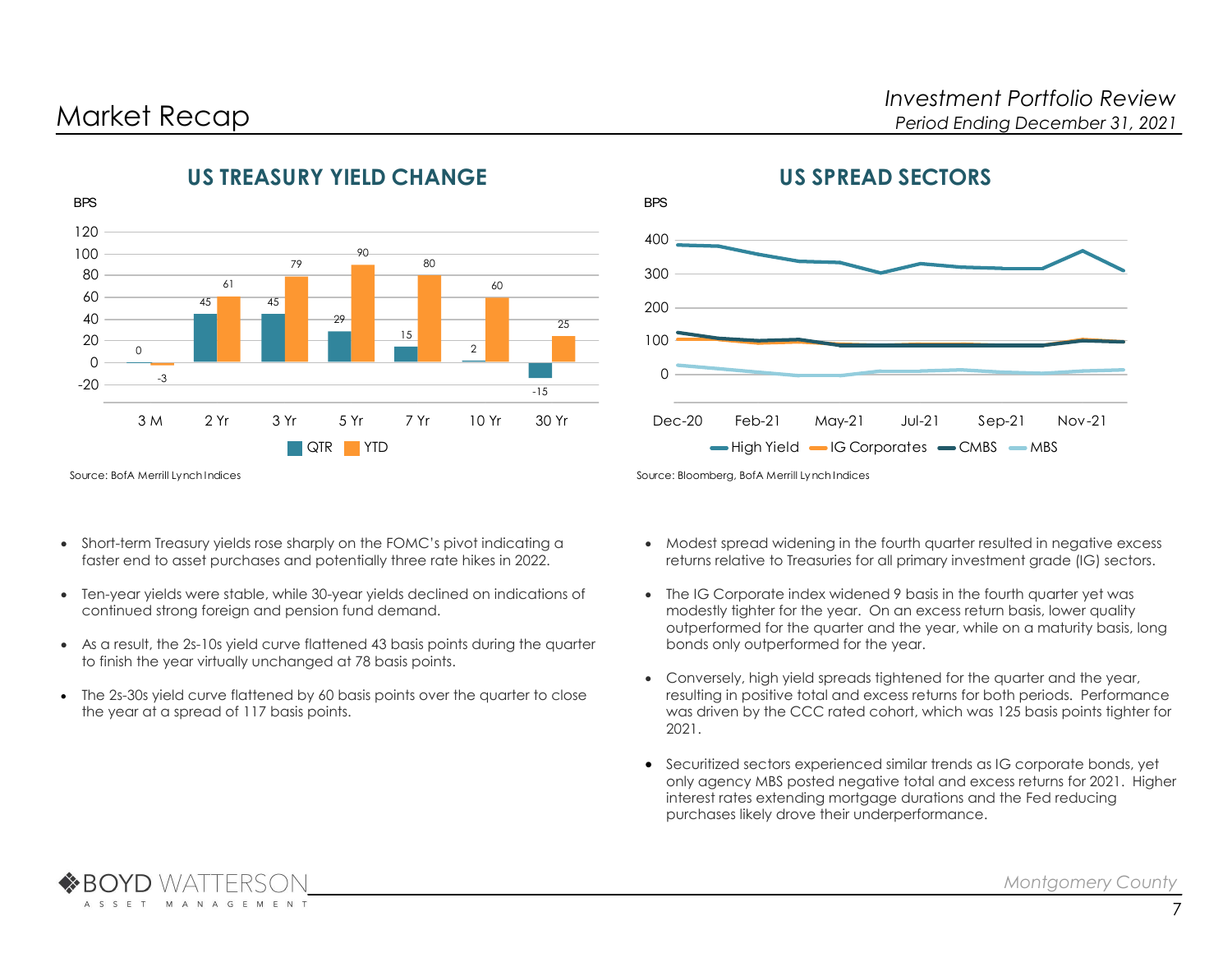

# SECTOR RETURNS





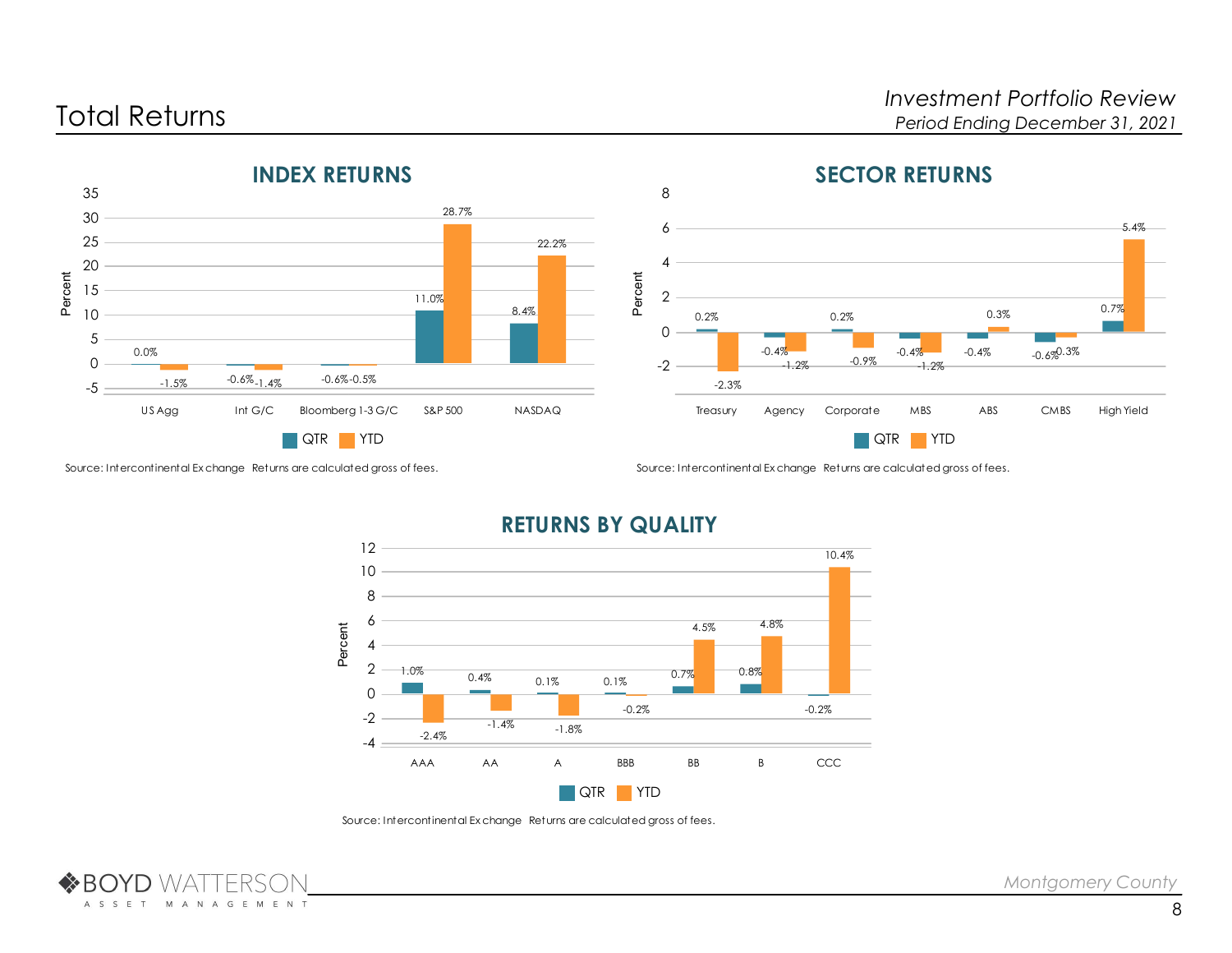# Our Portfolio Review

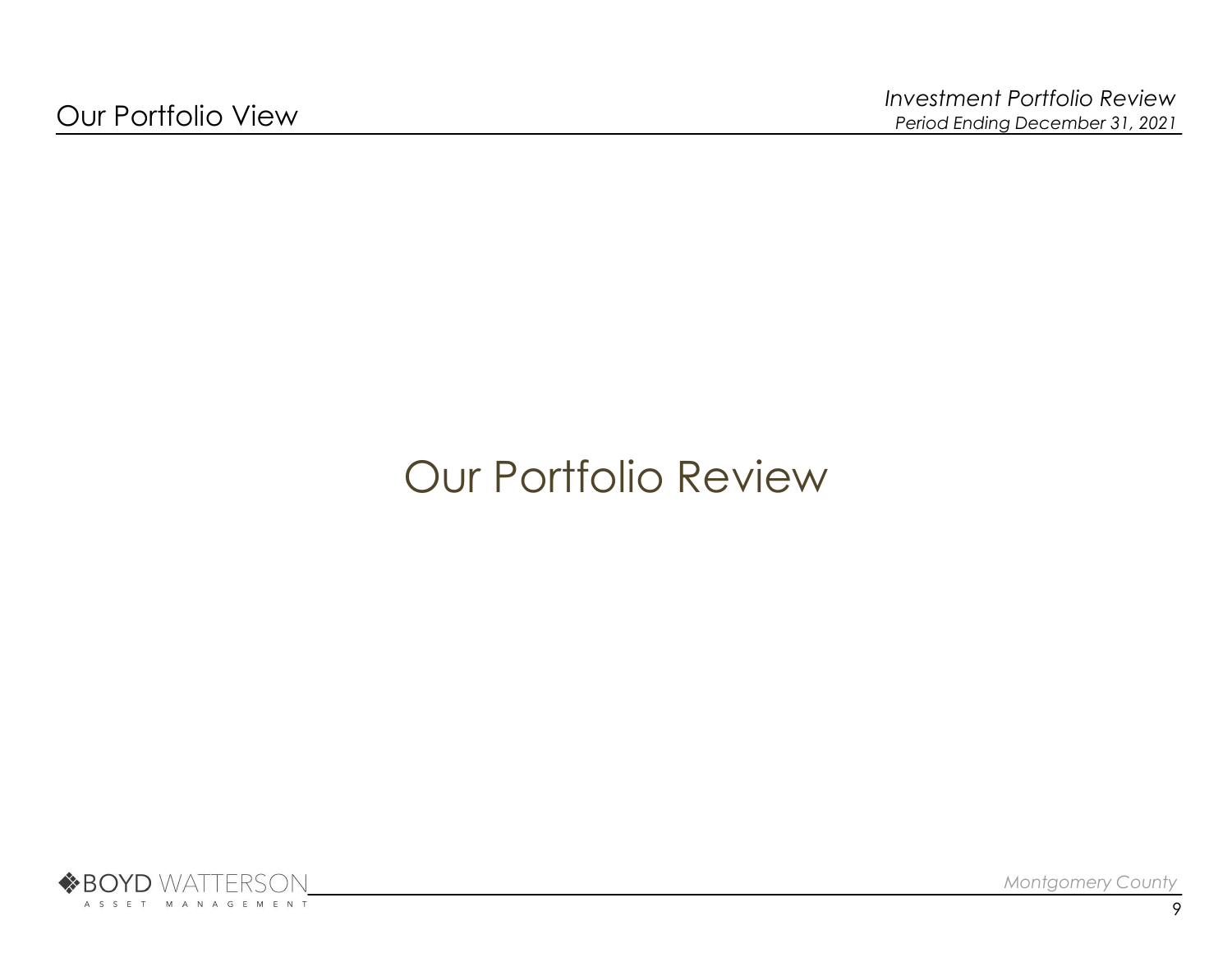

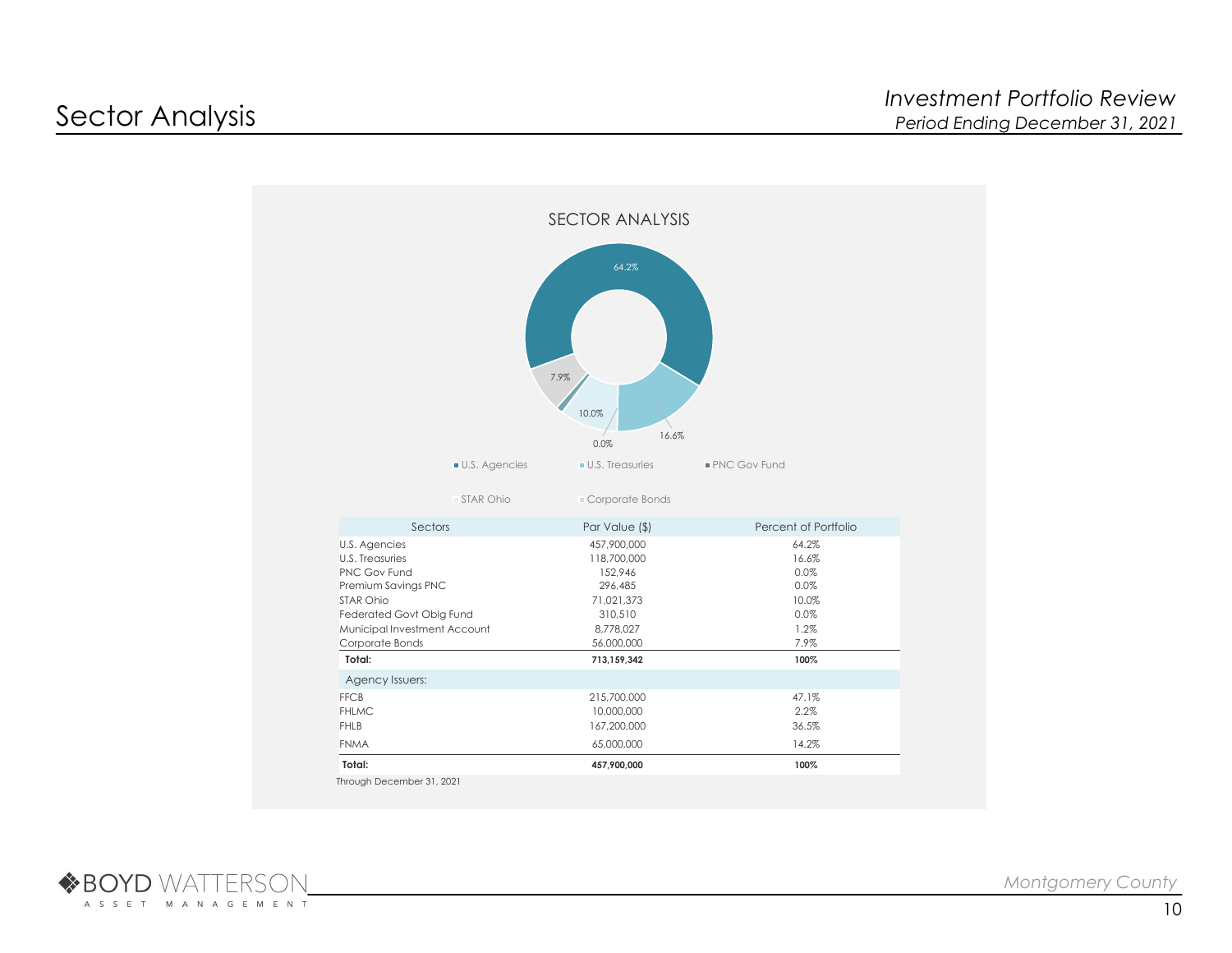

# MATURITY DISTRIBUTION

| <b>Maturity</b>             | Percent    |
|-----------------------------|------------|
| Under 1 Year(s)             | 30.9%      |
| $1 - 2$ Years               | 15.4%      |
| $2 - 3$ Years               | 28.4       |
| Over 3 Years                | 25.4       |
| Total                       | 100.0%     |
| Effective Average Maturity: | $1.99$ yrs |

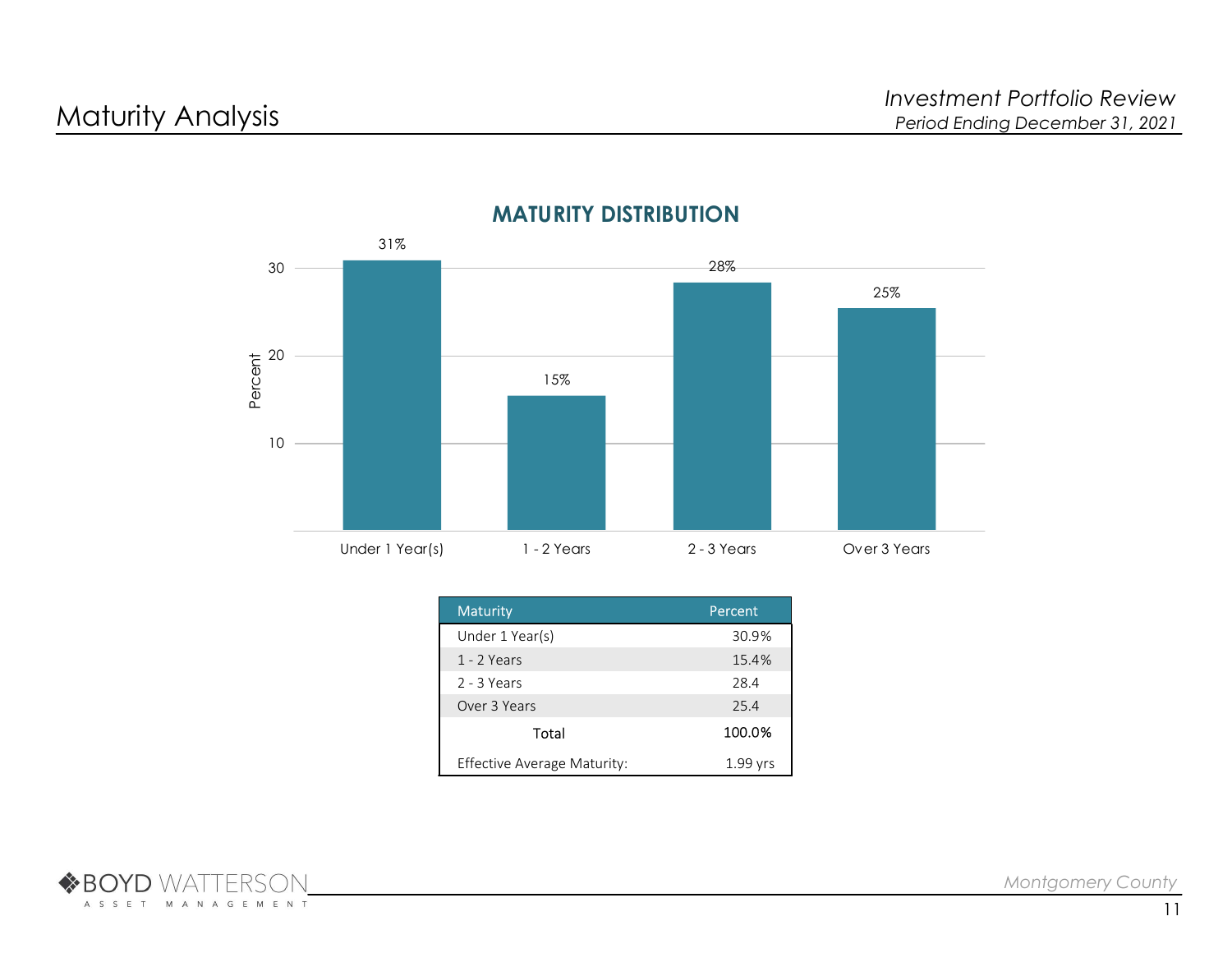

## Investment Performance

Through December 31, 2021

|                                                                        | Nov. '89-<br>1999    | 2000 | 2001 | 2002 | 2003 | 2004 | 2005 | 2006 2007 |      | 2008 | 2009 | 2010 2011 |      |      | 2012 2013 2014 2015 |      |      | 2016 | 2017 | 2018 2019 2020 2021 |           |      |                 | Since<br>Inception   |
|------------------------------------------------------------------------|----------------------|------|------|------|------|------|------|-----------|------|------|------|-----------|------|------|---------------------|------|------|------|------|---------------------|-----------|------|-----------------|----------------------|
| <b>Total Return</b>                                                    |                      |      |      |      |      |      |      |           |      |      |      |           |      |      |                     |      |      |      |      |                     |           |      |                 |                      |
| Fund $(\%)$                                                            | 89.21                | 7.84 | 8.08 | 5.95 | 2.16 | 1.31 | 2.31 | 4.82      | 6.69 | 6.46 | 1.80 | 2.16      | 2.80 | 1.14 | $-0.62$             | 1.75 | .03  | 1.02 | 0.73 | 1.69                | 3.54      | 3.37 |                 | $-0.80\%$ 257.5%     |
| Benchmark* (%)                                                         | 84.27                | 7.48 | 7.04 | 4.49 | 1.73 | 1.13 | 2.14 | 4.39      | 6.29 | 5.17 | 1.04 | 1.58      | 1.05 | 0.46 | 0.28                | 0.45 | 0.43 | 0.72 | 0.64 | 1.73                |           |      | 3.07 2.12 -0.31 | 209.8                |
| Yield at Period End                                                    |                      |      |      |      |      |      |      |           |      |      |      |           |      |      |                     |      |      |      |      |                     |           |      |                 |                      |
| <b>Fund at Cost</b>                                                    | $\sim$ $\sim$ $\sim$ | 6.05 | 5.07 | 4.62 | 3.80 | 3.18 | 3.55 | 4.62      | 4.62 | 3.99 | 2.95 | 2.03      | .69  | 1.33 | 1.20                | 1.07 | D.94 | 1.10 | 1.39 | 2.05                | 2.03      | 2.03 | 0.89            | $\sim$ $\sim$ $\sim$ |
| <b>STAR Ohio</b>                                                       | $  -$                | 6.01 | 1.80 | 0.96 | 0.53 | 1.57 | 2.67 | 5.29      | 4.53 | .10  | 0.10 | 0.14      | 0.02 | 0.07 | 0.02                | 0.07 | 0.30 | 0.78 | 1.24 | 2.49                | 1.86      |      | 1.86 0.09       | $\cdots$             |
|                                                                        |                      |      |      |      |      |      |      |           |      |      |      |           |      |      |                     |      |      |      |      |                     |           |      |                 |                      |
| U.S. T Bills**                                                         | 67.28                | 6.18 | 4.42 | 1.78 | 1.15 | 1.33 | 3.07 | 4.85      | 5.00 | 2.06 | 0.21 | 0.13      | 0.10 | 0.11 | 0.07                | 0.04 | 0.05 | 0.33 | 0.85 | 1.87                | 2.28      | 0.55 | 0.05            | 139.3                |
| 1-3 yr. Treasury**                                                     | 93.18                | 8.00 | 8.30 | 5.76 | 1.90 | 0.91 | 1.67 | -3.96     | '.32 | 6.61 | 0.78 | 2.35      | .55  | 0.43 | 0.36                | 0.62 | 0.54 | 0.89 | 0.42 | 1.58                | 3.55      | 3.10 | -0.55           | 246.8                |
| 1-3 yr. Agency**                                                       | 95.22                | 8.51 | 8.67 | 6.11 | 2.19 | 1.18 | 1.75 | 4.50      | 6.76 | 7.05 | 2.17 | 2.32      | 1.53 | 0.85 | 0.42                | 0.70 | 0.70 | 0.96 | 0.65 | 1.78                | 3.48 2.67 |      | -0.42           | 266.0                |
| *Total Return of Benchmark Components, Benchmark is 1/3 weighting each |                      |      |      |      |      |      |      |           |      |      |      |           |      |      |                     |      |      |      |      |                     |           |      |                 |                      |

\*Total Return of Benchmark Components. Benchmark is 1/3 weighting each.<br>\*Total Return of Benchmark calculated using monthly constituent index performance, then linked.<br>\*\*YoY Return of each Benchmark

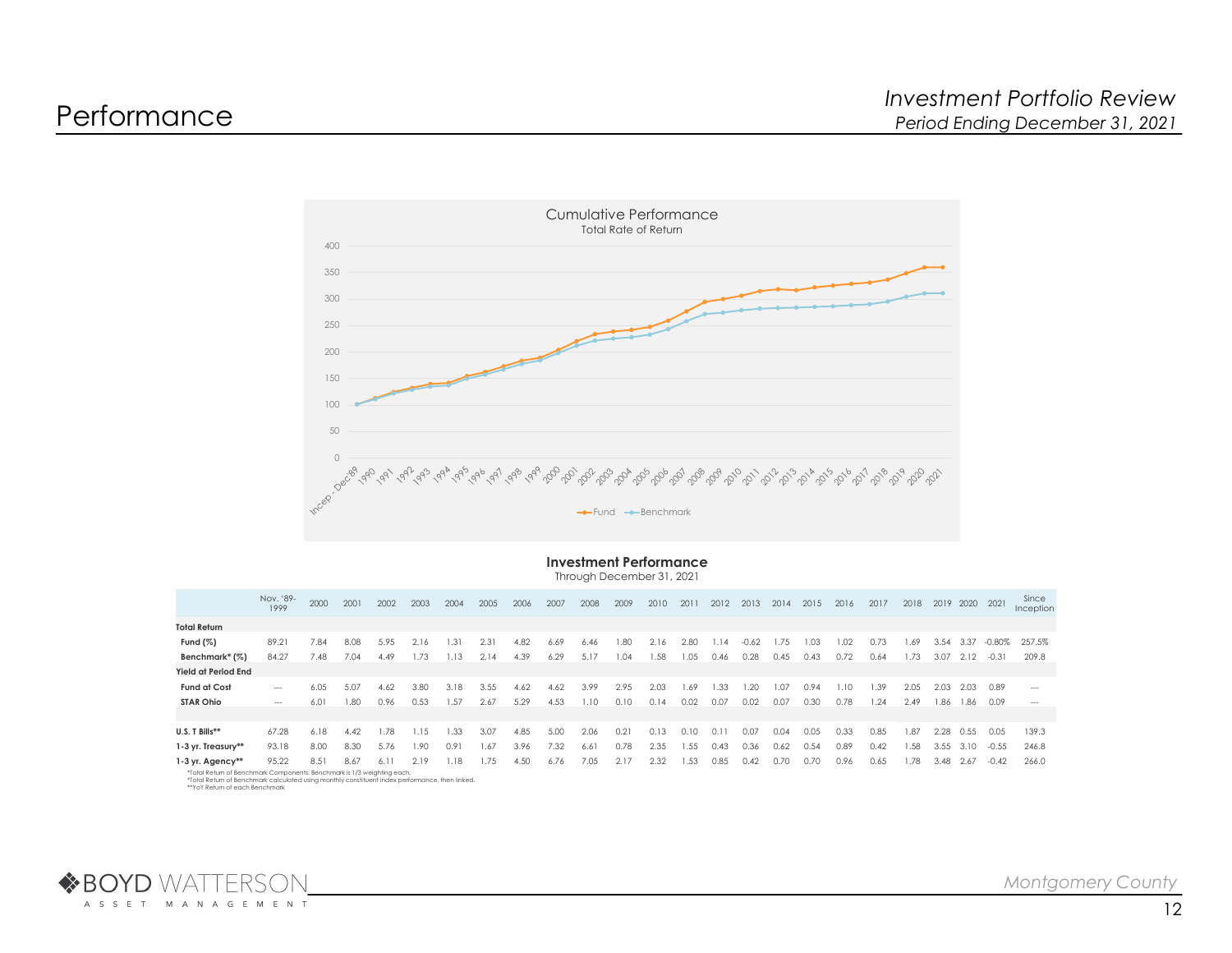# Transaction Summary Investment Portfolio Review Period From December 31, 2020 To December 31, 2021

| Security                                         | Trade Date | Settle Date | Quantity   | Purchases       | Price  | Cost            |  |
|--------------------------------------------------|------------|-------------|------------|-----------------|--------|-----------------|--|
| Purchases                                        |            |             |            |                 |        |                 |  |
| Federal Home Loan Bank (callable) 0.52% 01/28/26 | 1/25/21    | 1/28/21     | 15,000,000 | \$15,000,000.00 | 100.00 | \$15,000,000.00 |  |
| Federal Home Loan Bank (callable) 0.60% 02/18/26 | 2/3/21     | 2/18/21     | 6,000,000  | \$6,000,000.00  | 100.00 | \$6,000,000.00  |  |
| Federal Home Loan Bank (callable) 0.88% 03/17/26 | 3/3/21     | 3/17/21     | 20,000,000 | \$20,000,000.00 | 100.00 | \$20,000,000.00 |  |
| Federal Home Loan Bank (callable) 0.95% 03/17/26 | 3/4/21     | 3/17/21     | 15,000,000 | \$15,000,000.00 | 100.00 | \$15,000,000.00 |  |
| Federal Home Loan Bank (callable) 0.52% 09/30/24 | 3/12/21    | 3/30/21     | 12,000,000 | \$12,000,000.00 | 100.00 | \$12,000,000.00 |  |
| Federal Home Loan Bank (callable) 0.63% 12/30/24 | 3/15/21    | 3/30/21     | 12,000,000 | \$12,000,000.00 | 100.00 | \$12,000,000.00 |  |
| FHLB (callable) 0.50% 07/29/24                   | 4/16/21    | 4/29/21     | 10,000,000 | \$10,000,000.00 | 100.00 | \$10,000,000.00 |  |
| FHLB (callable) 1.00% 04/29/26                   | 4/26/21    | 4/29/21     | 7,200,000  | \$7,200,000.00  | 100.00 | \$7,200,000.00  |  |
| Caterpillar Finl Svcs 0.45% 05/17/24             | 5/13/21    | 5/17/21     | 5,000,000  | \$4,994,800.00  | 99.90  | \$4,994,800.00  |  |
| Unitedhealth Group Inc. 0.55% 05/15/24           | 5/18/21    | 5/20/21     | 2,000,000  | \$2,000,450.56  | 100.02 | \$2,000,420.00  |  |
| U S Treasury Notes 0.25% 05/15/24                | 6/3/21     | 6/7/21      | 16,500,000 | \$16,466,484.38 | 99.78  | \$16,463,906.25 |  |
| FFCB (callable) 0.65% 06/09/25                   | 6/7/21     | 6/9/21      | 10,500,000 | \$10,492,125.00 | 99.92  | \$10,492,125.00 |  |
| FFCB (callable) 0.74% 06/30/25                   | 6/24/21    | 6/30/21     | 10,000,000 | \$10,000,000.00 | 100.00 | \$10,000,000.00 |  |
| U S Treasury Notes 0.25% 06/15/23                | 6/24/21    | 6/25/21     | 8,000,000  | \$7,998,983.95  | 99.98  | \$7,998,437.50  |  |
| U S Treasury Notes 0.38% 04/15/24                | 6/24/21    | 6/25/21     | 8,000,000  | \$7,993,319.67  | 99.84  | \$7,987,500.00  |  |
| Unitedhealth Group Inc. 0.55% 05/15/24           | 6/24/21    | 6/28/21     | 5,000,000  | \$4,994,429.17  | 99.83  | \$4,991,450.00  |  |
| FHLB (callable) 0.47% 08/23/24                   | 8/17/21    | 8/23/21     | 11,000,000 | \$11,000,000.00 | 100.00 | \$11,000,000.00 |  |
| U S Treasury Notes 0.25% 11/15/23                | 8/26/21    | 8/30/21     | 10,000,000 | \$10,000,628.42 | 99.93  | \$9,993,359.40  |  |
| U S Treasury Note 0.38% 07/15/24                 | 9/1/21     | 9/3/21      | 10,500,000 | \$10,500,427.99 | 99.95  | \$10,495,078.13 |  |
| FHLB (callable) 0.55% 12/17/24                   | 9/10/21    | 9/17/21     | 8,000,000  | \$7,997,200.00  | 99.97  | \$7,997,200.00  |  |
| FFCB (callable) 0.61% 05/23/25                   | 9/15/21    | 9/17/21     | 10,000,000 | \$9,994,066.67  | 99.90  | \$9,990,000.00  |  |
| FHLB (callable) 0.57% 03/27/25                   | 9/20/21    | 9/27/21     | 7,500,000  | \$7,500,000.00  | 100.00 | \$7,500,000.00  |  |
| FHLB (callable) 0.81% 03/27/26                   | 9/20/21    | 9/27/21     | 8,500,000  | \$8,500,000.00  | 100.00 | \$8,500,000.00  |  |
| U S Treasury Notes 0.38% 04/15/24                | 9/23/21    | 9/27/21     | 8,000,000  | \$8,006,962.09  | 99.92  | \$7,993,437.50  |  |
| U S Treasury Notes 0.25% 11/15/23                | 9/23/21    | 9/27/21     | 7,000,000  | \$6,999,037.03  | 99.89  | \$6,992,617.19  |  |
| U S Treasury Note 0.13% 01/31/23                 | 10/7/21    | 10/12/21    | 10,000,000 | \$9,997,010.87  | 99.95  | \$9,994,531.25  |  |



Montgomery County

The Emergency Economic Stabilization Act of 2008 requires custodians and brokers to report the cost basis of sold securities ergency Economic Stabilization Act of 2008 requires custodians and brokers to report the cost basis of sold securities  $13$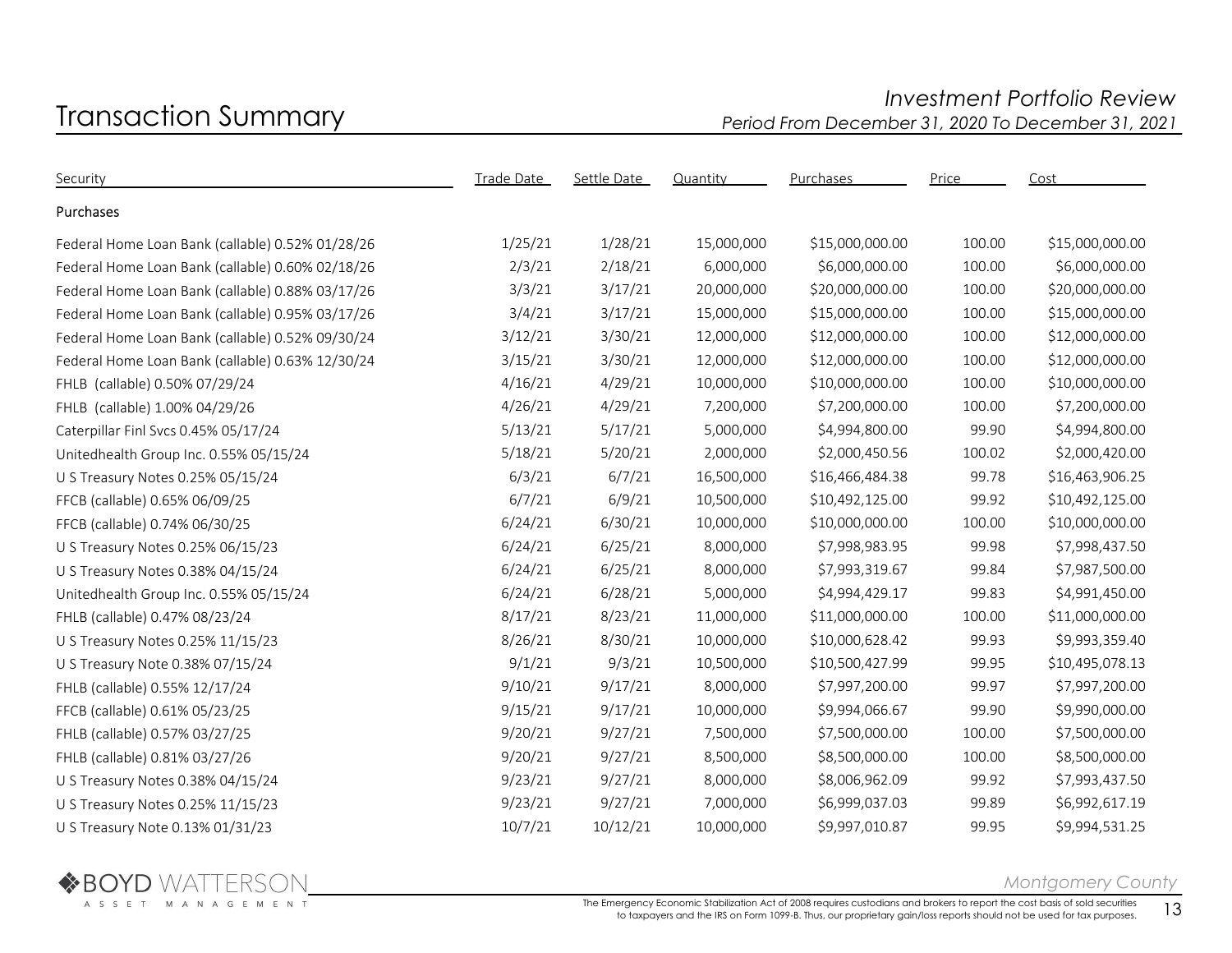# Transaction Summary Investment Portfolio Review Period From December 31, 2020 To December 31, 2021

| Security                                | Trade Date | Settle Date | Quantity   | Purchases        | Price  | Cost             |
|-----------------------------------------|------------|-------------|------------|------------------|--------|------------------|
| Purchases                               |            |             |            |                  |        |                  |
| U S Treasury Note 0.25% 03/15/24        | 11/2/21    | 11/4/21     | 8,500,000  | \$8,435,200.71   | 99.20  | \$8,432,265.63   |
| U S Treasury Notes 0.25% 06/15/23       | 11/2/21    | 11/4/21     | 7,000,000  | \$6,995,031.81   | 99.83  | \$6,988,242.19   |
| U S Treasury Note 0.75% 11/15/24        | 11/30/21   | 12/1/21     | 11,000,000 | \$11,003,216.73  | 100.00 | \$10,999,570.32  |
| U S Treasury Notes 0.13% 11/30/22       | 12/13/21   | 12/14/21    | 10,000,000 | \$9,983,683.90   | 99.83  | \$9,983,203.13   |
| Federal Farm Credit Bank 0.35% 06/08/23 | 12/27/21   | 12/28/21    | 4,200,000  | \$4,185,864.67   | 99.64  | \$4,185,048.00   |
| U S Treasury Notes 0.13% 11/30/22       | 12/27/21   | 12/29/21    | 4,200,000  | \$4,192,379.21   | 99.81  | \$4,191,960.94   |
| <b>Total Purchases</b>                  |            |             |            | \$297,431,302.83 |        | \$297,365,152.43 |

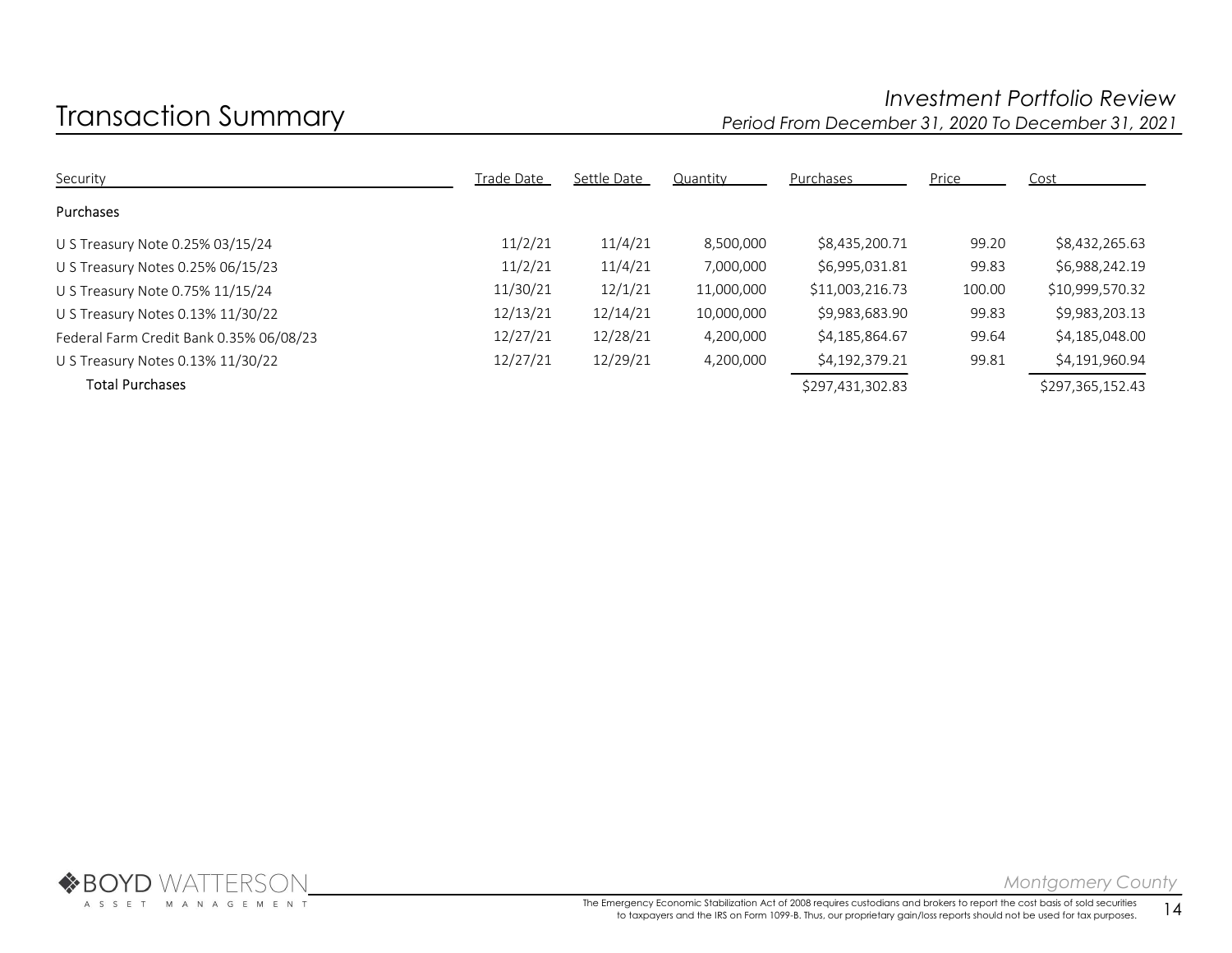|                           | Market Value | Percent | Income    |
|---------------------------|--------------|---------|-----------|
| Liquid Reserves           | 71,781,247   | 10.2    | 43,069    |
| Liquid                    | 71,781,247   | 10.2    | 43,069    |
| U.S. Treasuries           | 117,827,337  | 16.7    | 354,625   |
| U.S. Government Agencies  | 457,589,766  | 65.0    | 4,779,500 |
| Corporate Bonds           | 56,266,002   | 8.0     | 703,100   |
| Fixed                     | 631,683,105  | 89.8    | 5,837,225 |
| <b>Total Market Value</b> | 703,464,352  | 100.0%  | 5,880,294 |

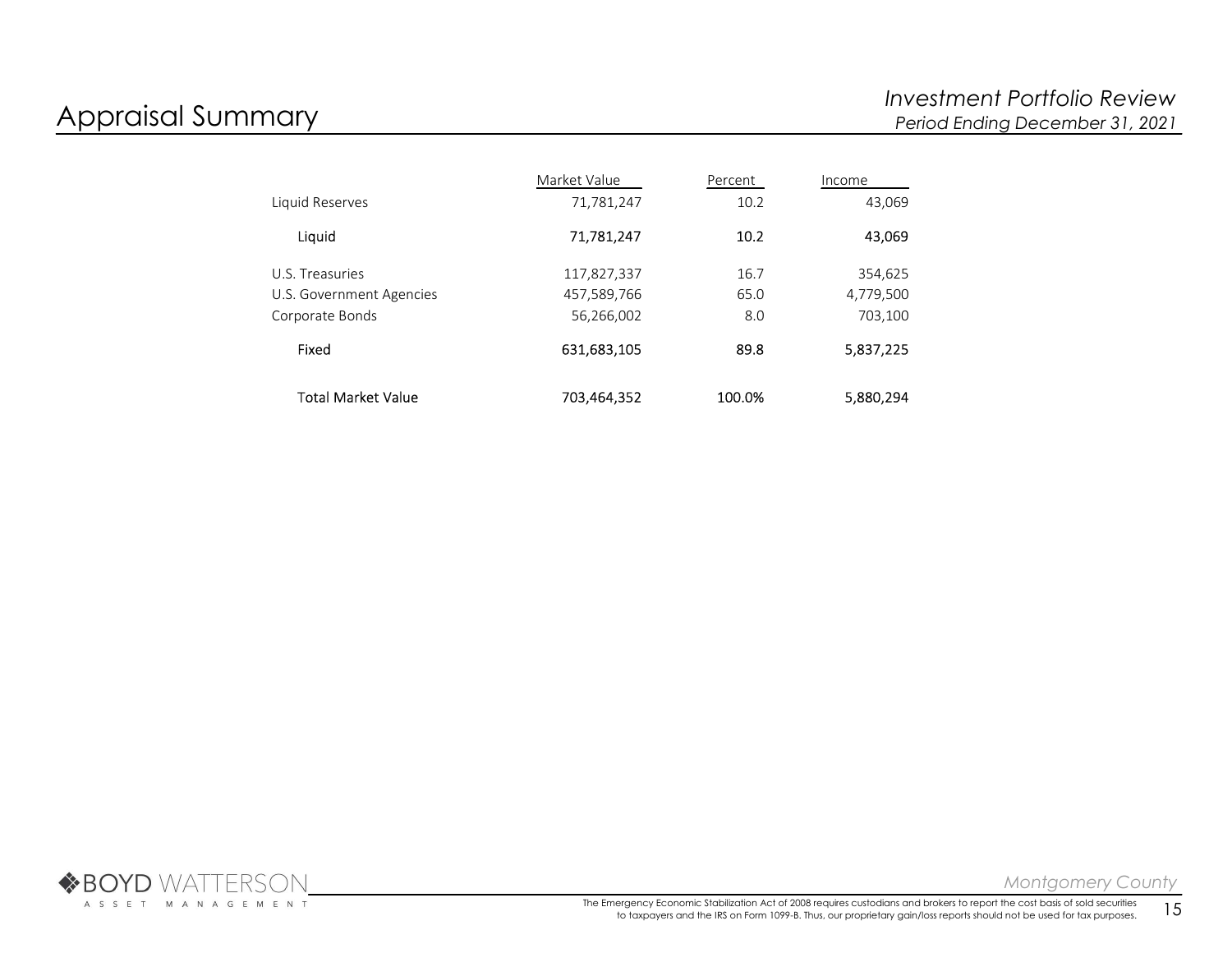# Portfolio Appraisal and the controller of the controller term investment Portfolio Review<br>Period Ending December 31, 2021 Period Ending December 31, 2021

| Par / Shares | Description              | Rate  | Maturity   | Cost        | Price   | Market Value |
|--------------|--------------------------|-------|------------|-------------|---------|--------------|
| 310,510      | Federated Govt Oblg Fund | 0.060 |            | 310,510     | 100.000 | 310,510      |
| 152,879      | Money Market             | 0.060 |            | 152,879     | 100.000 | 152,879      |
| 296,485      | PNC Bank Mny Mkt Sav     | 0.060 |            | 296,485     | 100.000 | 296,485      |
| 71,021,373   | STAR Ohio                | 0.060 |            | 71,021,373  | 100.000 | 71,021,373   |
| 71,781,247   | <b>Liquid Reserves</b>   |       |            | 71,781,247  |         | 71,781,247   |
| 71,781,247   | Liquid                   |       |            | 71,781,247  |         | 71,781,247   |
| 10,000,000   | U S Treasury Note        | 0.125 | 1/31/2023  | 9,994,531   | 99.656  | 9,965,620    |
| 8,500,000    | U S Treasury Note        | 0.250 | 3/15/2024  | 8,432,266   | 98.820  | 8,399,726    |
| 10,500,000   | U S Treasury Note        | 0.375 | 7/15/2024  | 10,495,078  | 98.785  | 10,372,446   |
| 11,000,000   | U S Treasury Note        | 0.750 | 11/15/2024 | 10,999,570  | 99.461  | 10,940,699   |
| 14,200,000   | U S Treasury Notes       | 0.125 | 11/30/2022 | 14,175,164  | 99.773  | 14,167,823   |
| 15,000,000   | U S Treasury Notes       | 0.250 | 6/15/2023  | 14,986,680  | 99.539  | 14,930,865   |
| 17,000,000   | U S Treasury Notes       | 0.250 | 11/15/2023 | 16,985,977  | 99.188  | 16,861,875   |
| 16,000,000   | U S Treasury Notes       | 0.375 | 4/15/2024  | 15,980,938  | 99.016  | 15,842,496   |
| 16,500,000   | U S Treasury Notes       | 0.250 | 5/15/2024  | 16,463,906  | 98.656  | 16,278,273   |
| 118,700,000  | U.S. Bonds/Notes         |       |            | 118,514,109 |         | 117,759,822  |
| 118,700,000  | U.S. Treasuries          |       |            | 118,514,109 |         | 117,759,822  |
| 20,000,000   | Fannie Mae               | 2.000 | 1/05/2022  | 19,967,000  | 100.011 | 20,002,149   |
| 10,000,000   | Fannie Mae               | 2.500 | 2/05/2024  | 9,999,900   | 103.558 | 10,355,803   |
| 10,000,000   | Fannie Mae               | 1.750 | 7/02/2024  | 9,914,000   | 102.211 | 10,221,093   |
| 10,000,000   | Fannie Mae               | 1.625 | 10/15/2024 | 9,981,000   | 101.882 | 10,188,237   |
| 15,000,000   | Fannie Mae (callable)    | 0.500 | 8/14/2025  | 14,973,000  | 97.715  | 14,657,280   |
| 10,000,000   | Federal Farm Credit Bank | 1.500 | 9/06/2022  | 9,998,800   | 100.829 | 10,082,905   |
| 15,000,000   | Federal Farm Credit Bank | 1.850 | 9/20/2022  | 14,961,300  | 101.241 | 15,186,214   |
| 4,200,000    | Federal Farm Credit Bank | 0.350 | 6/08/2023  | 4,185,048   | 99.690  | 4,186,992    |
| 10,000,000   | Federal Farm Credit Bank | 1.600 | 8/14/2023  | 9,980,300   | 101.956 | 10,195,594   |
| 15,000,000   | Federal Farm Credit Bank | 1.700 | 9/25/2023  | 14,994,150  | 102.201 | 15,330,096   |
| 10,000,000   | Federal Farm Credit Bank | 1.625 | 10/23/2023 | 9,994,200   | 102.119 | 10,211,862   |
| 10,000,000   | Federal Farm Credit Bank | 1.600 | 11/01/2023 | 9,990,300   | 102.081 | 10,208,068   |
| 10,000,000   | Federal Farm Credit Bank | 1.450 | 9/05/2024  | 9,991,500   | 101.902 | 10,190,171   |



Montgomery County

The Emergency Economic Stabilization Act of 2008 requires custodians and brokers to report the cost basis of sold securities to taxpayers and the IRS on Form 1099-B. Thus, our proprietary gain/loss reports should not be used for tax purposes.  $16$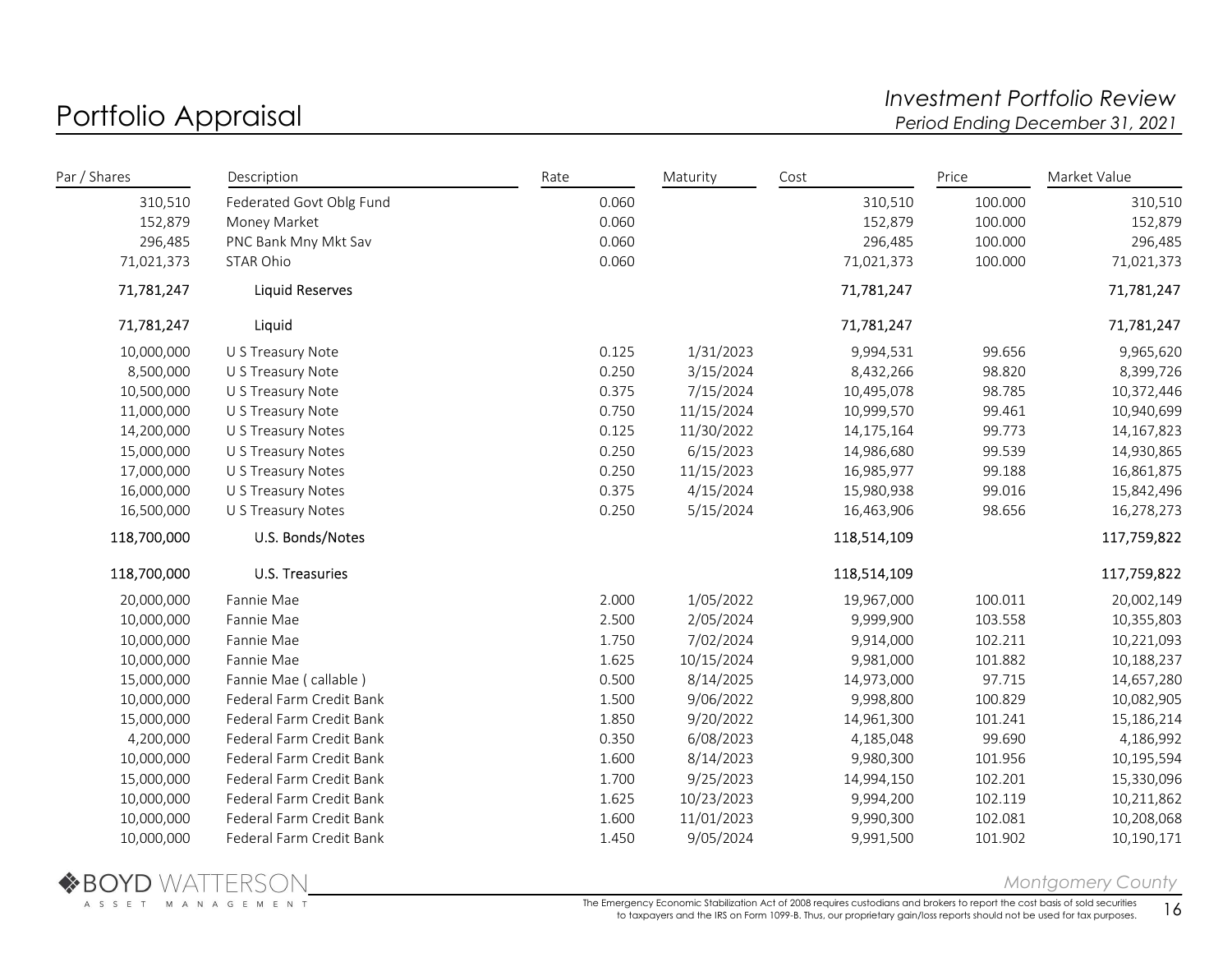## Portfolio Appraisal and the controller of the controller term investment Portfolio Review<br>Period Ending December 31, 2021 Period Ending December 31, 2021

| Par / Shares | Description                          | Rate  | Maturity   | Cost        | Price   | Market Value |
|--------------|--------------------------------------|-------|------------|-------------|---------|--------------|
| 19,000,000   | Federal Farm Credit Bank             | 1.600 | 9/17/2024  | 18,833,370  | 101.751 | 19,332,651   |
| 10,000,000   | Federal Farm Credit Bank             | 1.500 | 10/16/2024 | 9,967,900   | 102.017 | 10,201,683   |
| 5,000,000    | Federal Farm Credit Bank (callable)  | 0.400 | 10/15/2024 | 4,994,500   | 98.441  | 4,922,046    |
| 10,000,000   | Federal Farm Credit Bank (callable)  | 0.670 | 8/04/2025  | 10,000,000  | 98.284  | 9,828,388    |
| 10,000,000   | Federal Farm Credit Bank (callable)  | 0.680 | 8/04/2025  | 10,000,000  | 98.103  | 9,810,251    |
| 7,000,000    | Federal Farm Credit Bank (callable)  | 0.540 | 11/03/2025 | 6,989,500   | 97.512  | 6,825,819    |
| 15,000,000   | Federal Farm Credit Bank (callable)  | 0.560 | 12/01/2025 | 15,000,000  | 97.424  | 14,613,635   |
| 15,000,000   | Federal Farm Credit Bank (callable)  | 0.500 | 12/23/2025 | 15,000,000  | 97.110  | 14,566,495   |
| 10,000,000   | Federal Farrm Credit Bank (callable) | 0.600 | 12/09/2025 | 10,000,000  | 97.567  | 9,756,736    |
| 20,000,000   | Federal Home Loan Bank               | 1.500 | 8/15/2024  | 19,984,600  | 101.626 | 20,325,117   |
| 12,000,000   | Federal Home Loan Bank (callable)    | 0.520 | 9/30/2024  | 12,000,000  | 98.827  | 11,859,292   |
| 12,000,000   | Federal Home Loan Bank (callable)    | 0.625 | 12/30/2024 | 12,000,000  | 99.197  | 11,903,656   |
| 15,000,000   | Federal Home Loan Bank (callable)    | 0.680 | 6/30/2025  | 15,000,000  | 98.433  | 14,764,982   |
| 15,000,000   | Federal Home Loan Bank (callable)    | 0.600 | 12/15/2025 | 15,000,000  | 97.914  | 14,687,087   |
| 15,000,000   | Federal Home Loan Bank (callable)    | 0.520 | 1/28/2026  | 15,000,000  | 97.804  | 14,670,593   |
| 6,000,000    | Federal Home Loan Bank (callable)    | 0.600 | 2/18/2026  | 6,000,000   | 97.774  | 5,866,446    |
| 20,000,000   | Federal Home Loan Bank (callable)    | 0.875 | 3/17/2026  | 20,000,000  | 98.754  | 19,750,780   |
| 10,000,000   | FFCB (callable)                      | 0.610 | 5/23/2025  | 9,990,000   | 97.992  | 9,799,247    |
| 10,500,000   | FFCB (callable)                      | 0.650 | 6/09/2025  | 10,492,125  | 98.117  | 10,302,328   |
| 10,000,000   | FFCB (callable)                      | 0.740 | 6/30/2025  | 10,000,000  | 98.408  | 9,840,788    |
| 10,000,000   | FHLB (callable)                      | 0.500 | 7/29/2024  | 10,000,000  | 99.300  | 9,929,979    |
| 7,200,000    | FHLB (callable)                      | 1.000 | 4/29/2026  | 7,200,000   | 99.027  | 7,129,962    |
| 11,000,000   | FHLB (callable)                      | 0.475 | 8/23/2024  | 11,000,000  | 99.090  | 10,899,919   |
| 8,000,000    | FHLB (callable)                      | 0.550 | 12/17/2024 | 7,997,200   | 99.089  | 7,927,150    |
| 7,500,000    | FHLB (callable)                      | 0.570 | 3/27/2025  | 7,500,000   | 98.366  | 7,377,421    |
| 8,500,000    | FHLB (callable)                      | 0.810 | 3/27/2026  | 8,500,000   | 98.490  | 8,371,650    |
| 10,000,000   | Freddie Mac (callable)               | 0.750 | 4/30/2025  | 10,000,000  | 99.516  | 9,951,555    |
| 457,900,000  | U.S. Agencies                        |       |            | 457,379,693 |         | 456,232,118  |
| 457,900,000  | U.S. Agencies & Related              |       |            | 457,379,693 |         | 456,232,118  |
| 5,000,000    | Bank of New York Mellon              | 1.950 | 8/23/2022  | 4,998,400   | 100.975 | 5,048,725    |
| 4,000,000    | KeyBank NA                           | 1.250 | 3/10/2023  | 3,998,120   | 100.603 | 4,024,137    |

Montgomery County

The Emergency Economic Stabilization Act of 2008 requires custodians and brokers to report the cost basis of sold securities to taxpayers and the IRS on Form 1099-B. Thus, our proprietary gain/loss reports should not be used for tax purposes. 17<br>17 to taxpayers and the IRS on Form 1099-B. Thus, our proprietary gain/loss reports should not be us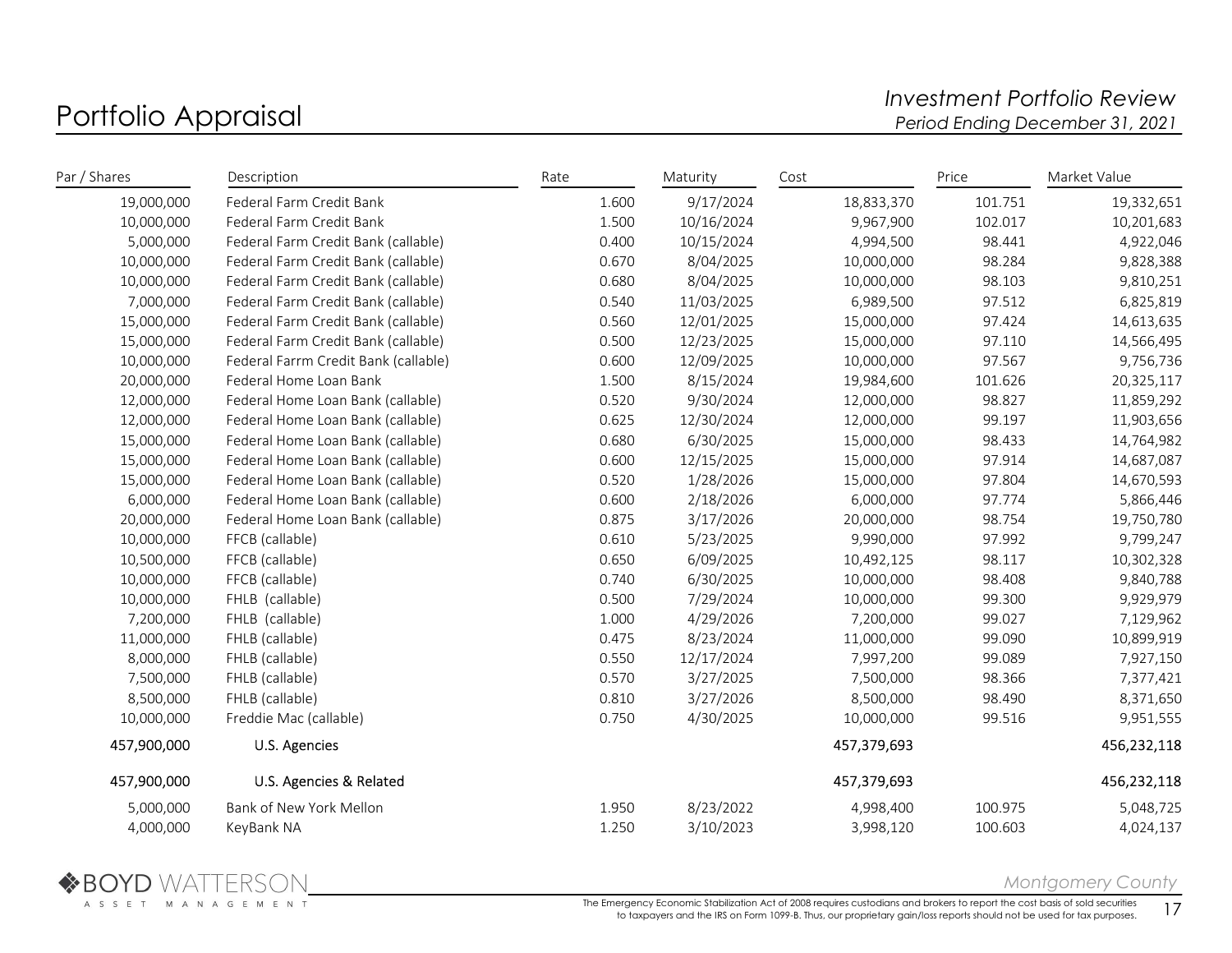# Portfolio Appraisal and the controller of the controller term investment Portfolio Review<br>Period Ending December 31, 2021 Period Ending December 31, 2021

| Par / Shares | Description              | Rate  | Maturity  | Cost        | Price   | Market Value |
|--------------|--------------------------|-------|-----------|-------------|---------|--------------|
| 9,000,000    | Financial                |       |           | 8,996,520   |         | 9,072,862    |
| 10,000,000   | American Honda Finance   | 1.950 | 5/20/2022 | 9,998,640   | 100.573 | 10,057,334   |
| 5,000,000    | Caterpillar Financial SE | 0.450 | 9/14/2023 | 4,996,600   | 99.556  | 4,977,789    |
| 5,000,000    | Caterpillar Finl Svcs    | 0.450 | 5/17/2024 | 4,994,800   | 98.780  | 4,939,006    |
| 5,000,000    | Disney (Walt) Co         | 1.650 | 9/01/2022 | 4,989,150   | 100.816 | 5,040,824    |
| 5,000,000    | Exxon Mobil Corp         | 1.902 | 8/16/2022 | 5,007,860   | 100.876 | 5,043,803    |
| 5,000,000    | Intuit Inc               | 0.650 | 7/15/2023 | 4,998,800   | 99.697  | 4,984,829    |
| 3,000,000    | Paccar Financial Corp    | 2.000 | 9/26/2022 | 3,001,800   | 101.221 | 3,036,617    |
| 2,000,000    | Paccar Financial Corp    | 0.350 | 8/11/2023 | 1,997,442   | 99.202  | 1,984,045    |
| 7,000,000    | Unitedhealth Group Inc.  | 0.550 | 5/15/2024 | 6,991,870   | 99.222  | 6,945,540    |
| 47,000,000   | Industrial               |       |           | 46,976,962  |         | 47,009,787   |
| 56,000,000   | Corporate Bonds          |       |           | 55,973,482  |         | 56,082,649   |
| 632,600,000  | Fixed                    |       |           | 631,867,285 |         | 630,074,590  |
| 704,381,247  | <b>Total Portfolio</b>   |       |           | 703,648,532 |         | 701,855,837  |